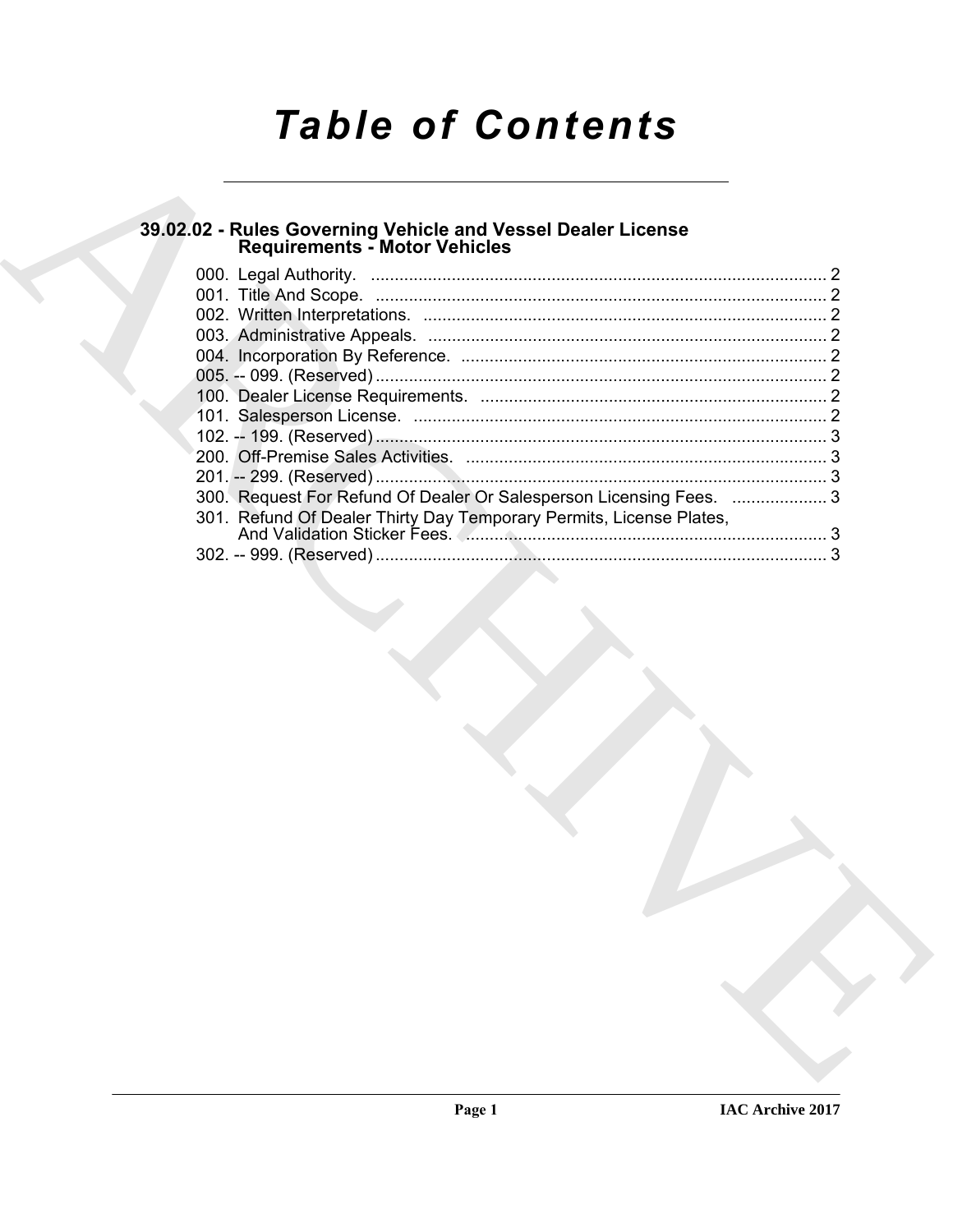#### **IDAPA 39 TITLE 02 CHAPTER 02**

#### **39.02.02 - RULES GOVERNING VEHICLE AND VESSEL DEALER LICENSE REQUIREMENTS - MOTOR VEHICLES**

#### <span id="page-1-1"></span><span id="page-1-0"></span>**000. LEGAL AUTHORITY.**

#### <span id="page-1-5"></span><span id="page-1-4"></span><span id="page-1-3"></span><span id="page-1-2"></span>**001. TITLE AND SCOPE.**

| <b>CHAPTER 02</b><br>39.02.02 - RULES GOVERNING VEHICLE AND VESSEL DEALER LICENSE<br><b>REQUIREMENTS - MOTOR VEHICLES</b> |                                 |                                                                                                                                                                                                                                                                                                                                                |              |  |  |
|---------------------------------------------------------------------------------------------------------------------------|---------------------------------|------------------------------------------------------------------------------------------------------------------------------------------------------------------------------------------------------------------------------------------------------------------------------------------------------------------------------------------------|--------------|--|--|
|                                                                                                                           |                                 |                                                                                                                                                                                                                                                                                                                                                |              |  |  |
|                                                                                                                           | 001.                            | <b>TITLE AND SCOPE.</b>                                                                                                                                                                                                                                                                                                                        |              |  |  |
|                                                                                                                           | 01.                             | Title. This rule shall be known as IDAPA 39.02.02, "Rules Governing Vehicle and Vessel Dealer<br>License Requirements - Motor Vehicles."                                                                                                                                                                                                       | $(3-30-01)$  |  |  |
|                                                                                                                           | 02.<br>validation sticker fees. | Scope. This rule clarifies the requirements for the issuance of dealer licenses, clarifies allowable<br>locations for "supplemental lot" and "temporary supplemental lot" licenses, and specifies provisions for refunds of<br>dealer and salesman licensing fees, dealer thirty-day (30) temporary permits, dealer license plates, and dealer | $(3-30-01)$  |  |  |
|                                                                                                                           | 002.                            | <b>WRITTEN INTERPRETATIONS.</b><br>There are no written interpretations for this chapter.                                                                                                                                                                                                                                                      | $(3-30-01)$  |  |  |
|                                                                                                                           | 003.                            | <b>ADMINISTRATIVE APPEALS.</b><br>This chapter does not provide for administrative appeals.                                                                                                                                                                                                                                                    | $(3-30-01)$  |  |  |
|                                                                                                                           | 004.                            | <b>INCORPORATION BY REFERENCE.</b><br>There are no documents that have been incorporated by reference into this rule.                                                                                                                                                                                                                          | $(3-30-01)$  |  |  |
|                                                                                                                           | $005. - 099.$                   | (RESERVED)                                                                                                                                                                                                                                                                                                                                     |              |  |  |
|                                                                                                                           | <b>100.</b>                     | DEALER LICENSE REQUIREMENTS.<br>A dealer license is required in the following situations:                                                                                                                                                                                                                                                      | $(12-26-90)$ |  |  |
|                                                                                                                           | 01.                             | Seller Not Titled Owner. Selling or exchanging; or                                                                                                                                                                                                                                                                                             | $(12-26-90)$ |  |  |
|                                                                                                                           | 02.                             | <b>Maximum Sales.</b> Selling, or exchanging, or soliciting the sale of five (5) or more vehicles or<br>vessels in any one (1) calendar year even though titled in seller's name; or                                                                                                                                                           | $(3-30-01)$  |  |  |
|                                                                                                                           | 03.                             | <b>Display for Sale</b> . Displaying for sale or exchange, five (5) or more vehicles or vessels at any one<br>(1) time even though titled in the displayer's name; or                                                                                                                                                                          | $(3-30-01)$  |  |  |
|                                                                                                                           | 04.                             | Displaying Vehicles or Vessels. Displaying vehicles or vessels for sale, exchange or consign on<br>property not legally controlled by the owner of the vehicle or vessel.                                                                                                                                                                      | $(3-30-01)$  |  |  |
|                                                                                                                           | 101.                            | <b>SALESPERSON LICENSE.</b><br>Dealers shall not allow a person to act as a salesperson in their behalf unless such person holds a valid salesperson<br>license containing a current photograph of the salesperson, and the date of expiration of the salesperson's license.                                                                   | $(9-14-92)$  |  |  |
|                                                                                                                           | 01.                             | Temporary Salesperson. A new or transferring salesperson may act as a temporary salesperson for<br>a sponsoring dealer for a period, not to exceed sixty (60) days, if the person has:                                                                                                                                                         | $(9-14-92)$  |  |  |
|                                                                                                                           | a.                              | Made application to the Department; and                                                                                                                                                                                                                                                                                                        | $(9-14-92)$  |  |  |
|                                                                                                                           | b.                              | Paid the required fees; and                                                                                                                                                                                                                                                                                                                    | $(9-14-92)$  |  |  |
|                                                                                                                           | c.                              | Has retained a copy of the completed application.                                                                                                                                                                                                                                                                                              | $(9-14-92)$  |  |  |
|                                                                                                                           |                                 |                                                                                                                                                                                                                                                                                                                                                |              |  |  |

#### <span id="page-1-14"></span><span id="page-1-13"></span><span id="page-1-12"></span><span id="page-1-11"></span><span id="page-1-10"></span><span id="page-1-9"></span><span id="page-1-8"></span><span id="page-1-7"></span><span id="page-1-6"></span>**101. SALESPERSON LICENSE.**

<span id="page-1-15"></span>

| а.             | Made application to the Department; and           | $(9-14-92)$ |
|----------------|---------------------------------------------------|-------------|
|                | Paid the required fees; and                       | $(9-14-92)$ |
| $\mathbf{c}$ . | Has retained a copy of the completed application. | $(9-14-92)$ |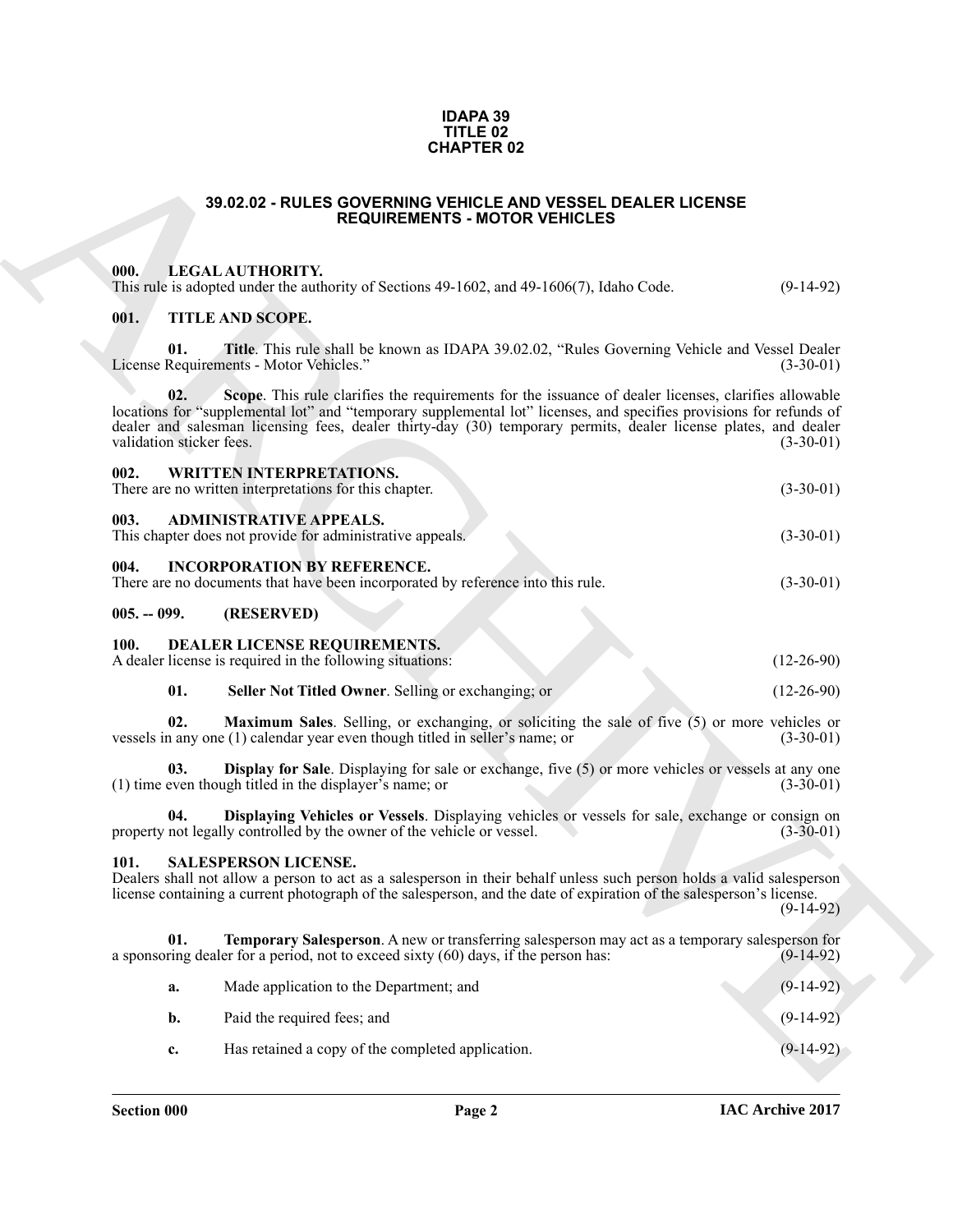<span id="page-2-16"></span>**02. Temporary Salesperson Sales Authorization**. A copy of the application must be carried by the v salesperson as authorization to act as a salesperson. temporary salesperson as authorization to act as a salesperson.

#### <span id="page-2-6"></span><span id="page-2-0"></span>**102. -- 199. (RESERVED)**

#### <span id="page-2-1"></span>**200. OFF-PREMISE SALES ACTIVITIES.**

**External on the proposition** Character Character (as equivalent in the same of the specific order (as equivalent in the same of the specific order of the specific order of the specific order of the specific order of the The Department shall not issue a "supplemental lot" or "temporary supplemental lot" license, unless the proposed sale or display activity is located within the same or adjacent county as the dealership's principal place of business location or unless the dealership satisfies the requirements of Section 49-121(1), Idaho Code. Display of vehicle(s) or vessel(s) for sale or exchange at a location other than the location specified on the license issued to the dealer is a violation of this rule and the Dealer and Salesman Licensing Act. (3-30-01)

#### <span id="page-2-2"></span>**201. -- 299. (RESERVED)**

#### <span id="page-2-11"></span><span id="page-2-3"></span>**300. REQUEST FOR REFUND OF DEALER OR SALESPERSON LICENSING FEES.**

The fees established for dealer and salesperson licenses are based on the costs to set up the files and to issue the necessary documents to begin operation of the enterprise. Therefore, the Department will only process requests for refunds of licensing fees if: (9-14-92)

<span id="page-2-12"></span>**01. Application Denial**. The application is denied prior to the issuance of a temporary license.

(9-14-92)

<span id="page-2-15"></span><span id="page-2-14"></span>**02. Prior to License Issuance**. The applicant requests a refund prior to the issuance of a license.

(9-14-92)

**03. Prior to Renewal Issuance**. The licensee pays a renewal license fee and then requests a refund prior to the issuance of the renewed license. (9-14-92)

<span id="page-2-13"></span><span id="page-2-9"></span><span id="page-2-7"></span>**04.** Over-Payment. The applicant over-pays the fees required. (9-14-92)

#### <span id="page-2-4"></span>**301. REFUND OF DEALER THIRTY DAY TEMPORARY PERMITS, LICENSE PLATES, AND VALIDATION STICKER FEES.**

The Department will process requests for refunds if: (9-14-92)

**01. Unused Permits**. The thirty (30) day temporary permits are returned unused by a dealership that is going out of business. (9-14-92)

<span id="page-2-8"></span>**02. Plates Not Ordered**. The dealer license plates have not been ordered through the plate manufacturer. (9-14-92)

<span id="page-2-10"></span>**03. Validation Stickers Unused**. The dealer validation stickers have not been applied to the dealer's license plates. (9-14-92)

<span id="page-2-5"></span>**302. -- 999. (RESERVED)**